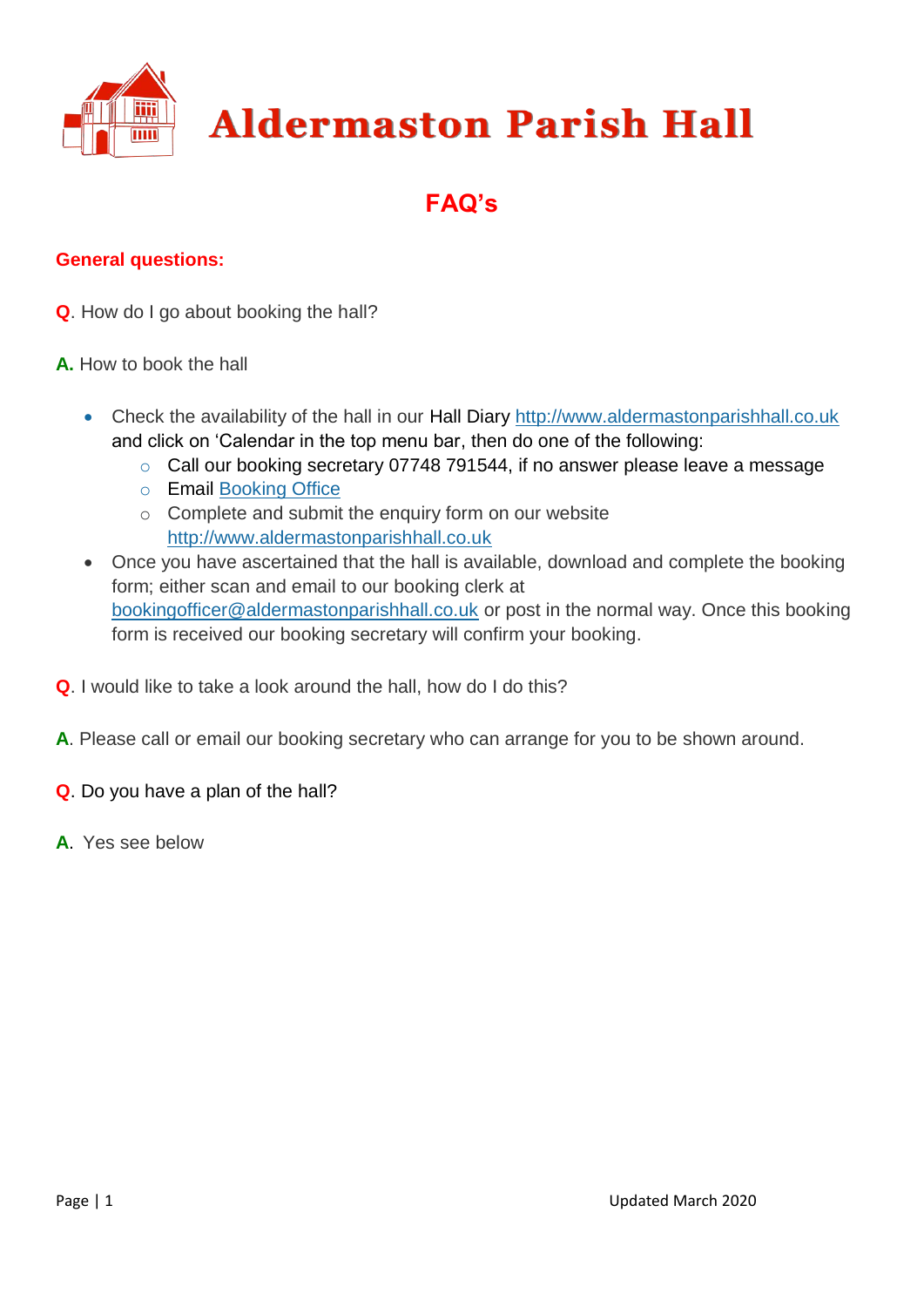

**Q**. Do you have some outside space as I'd like to have a Hog roast?

**A**. Yes we have a small outside space behind the Billiard room where a Hog roast could be set up but please note this is not a play area.

**Q**. I would like to hire in a Bouncy Castle, can the hall accommodate this?

**A**. Yes you can have a bouncy castle in the main hall only but please see our special event guidelines taking note that your supplier must have their own Public liability insurance.

**Q**. Can I smoke outside the hall?

- **A**. The hall and the hall carpark are non-smoking areas
- **Q**. Do you have a garden?
- **A**. No, we do not have a garden
- **Q**. Can I have fireworks outside?

**A**. No, under no circumstances are fireworks or fire pits permitted including grounds surrounding or connected to the hall

**Q**. Can I put up posters, banners and balloons?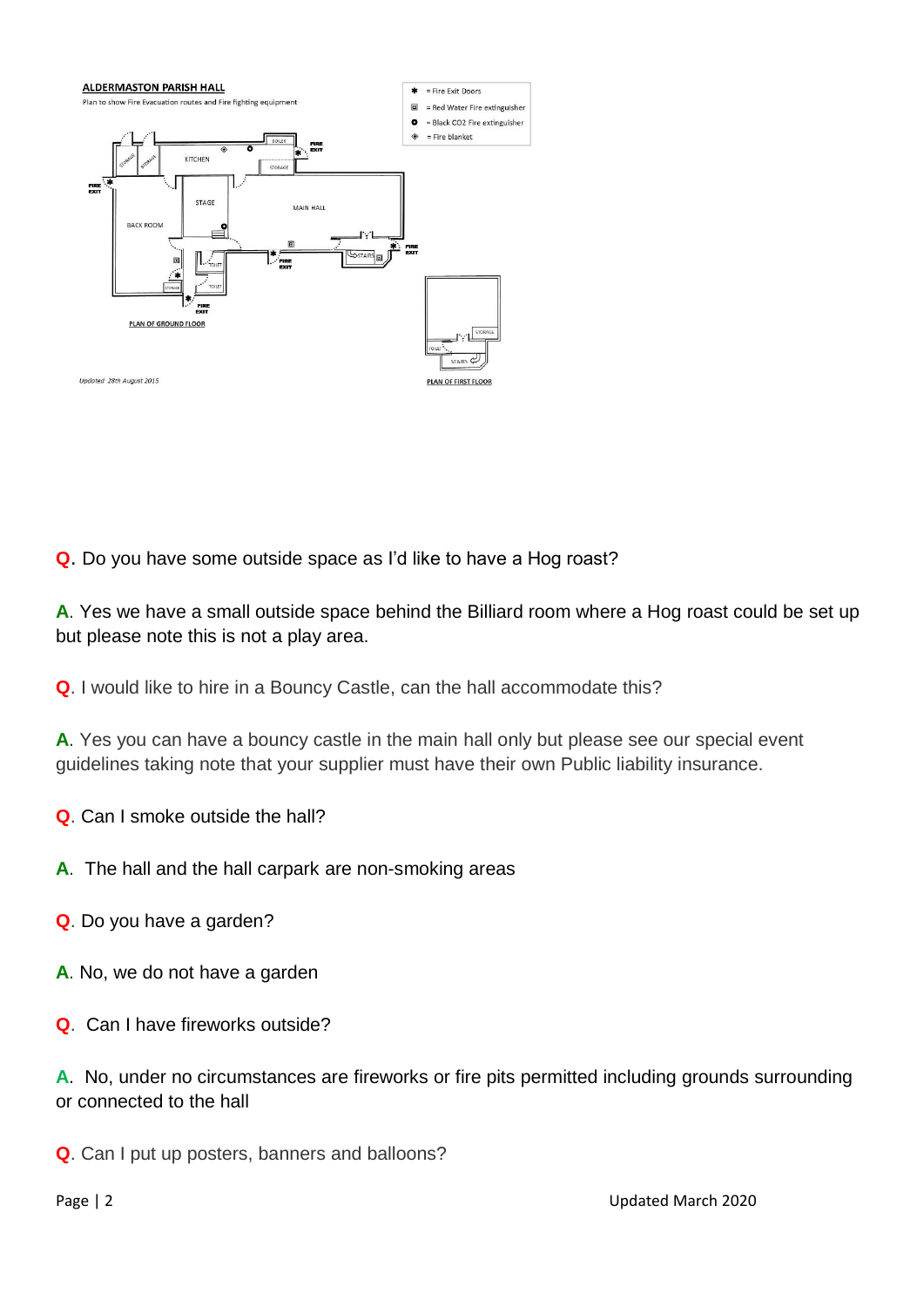**A**. Yes, but you must use the hooks on the walls. No drawing pins, sellotape or blue tack please

**Q**. How many people can I have in the Hall?

**A**. The main hall is licenced for 100 people and the Billiard room for 50 people. If the whole hall is booked then the max is for 150 people. However, please also take into account the numbers of chairs, tables etc. and of course the number of parking spaces.

**Q**. How late can music and other activities go on for in the evening?

**A**. The hirer shall avoid excessive noise after 10pm and ensure that all music is finished by 11pm to comply with our licence... **11.45 pm** is the time that **ALL activities should stop**, unless you have permission from the APHMC. This includes all entertainment, cleaning, packing up, closing down, the hall **MUST BE CLOSED AT 12.00 MIDNIGHT.**

**Q**. What happens to rubbish which my event has created?

A. The hall has not provision for removal of rubbish. It's up to the hall hirers to dispose of any rubbish left (including soiled nappies). All rubbish must be removed from the premises. Any rubbish left after the hiring of the hall will incur charges for the disposal. Please see end of hire instructions which will be sent to you nearer the time of your event.

**Q**. How do I collect the key to the hall for my hire?

**A**. About a week prior to your hire date you will be sent key collection / return instructions.

Please note the hire time includes set up and clear- up time. The key must be returned at the end of your hire. i.e. if you hire finishes at midnight the hall must be locked and the key must be returned by midnight as per the key collection instructions.

**Q**. Are animals allowed in the hall?

**A**. No animals or birds (except assistance dogs) are to be brought onto the premises, unless agree in advance by the APHMC. No animals whatsoever are to enter the kitchen area at any time.

**Q**. Does the hall have a car park?

**A**. Yes, we have space for 16 - 18 cars if parked carefully with two spaces marked for wheel chair/disabled users at the front and side of the Hall.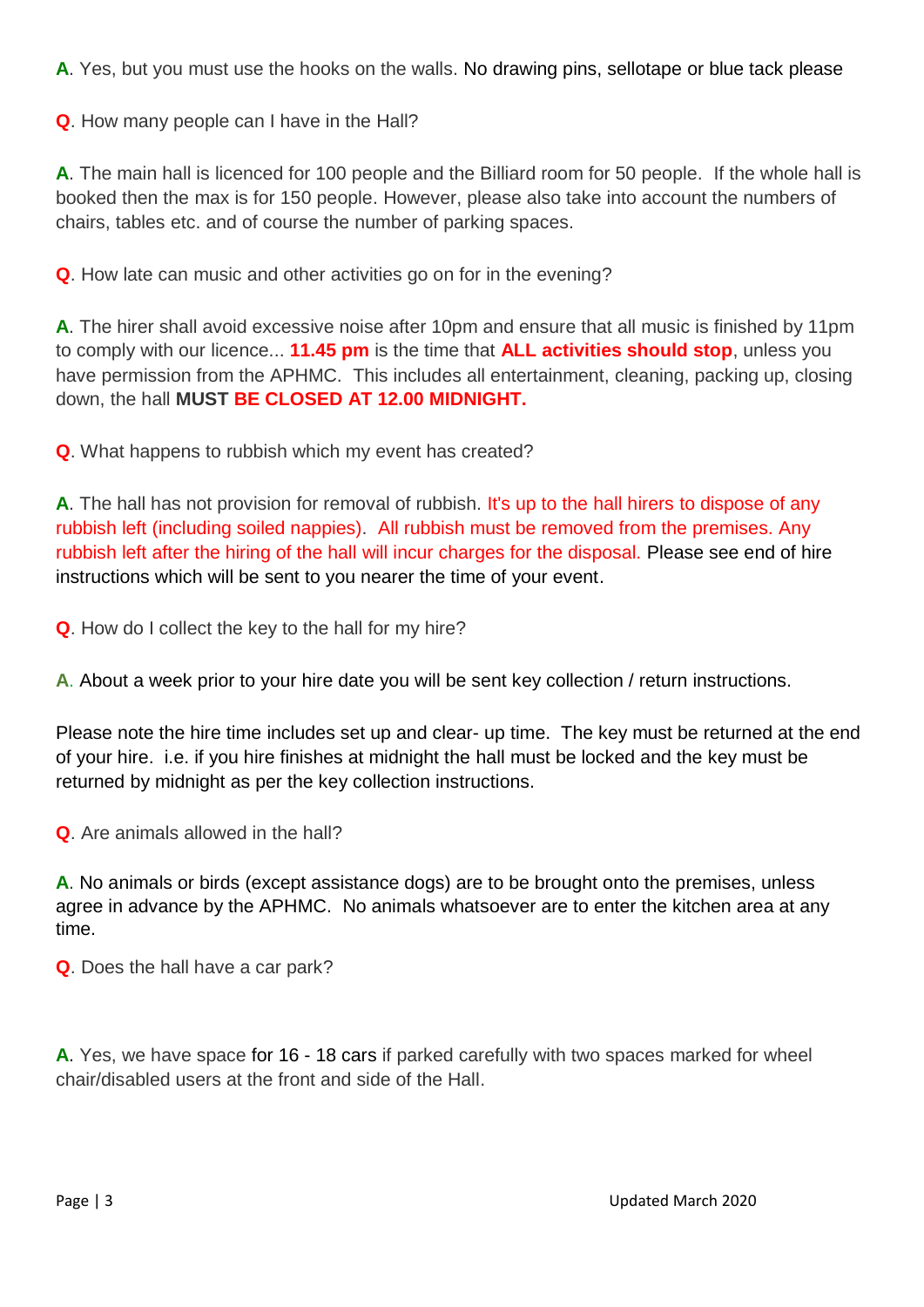

Please ensure that the Fire exit doors are not blocked by vehicles

**Q**. What features does the hall have for disabled people?

**A**. We have parking spaces next to the front door specifically for the disabled. The Front and side entrances to the hall are the same level as the carpark. We also have toilets suitable for disabled users.

**Q**. Does the hall have baby changing facilities?

**A**. Yes we have baby changing facilities in one of the downstairs toilets. Please note: all soiled nappies must be taken away and not put in the bins.

**Q**. Where is the Parish Hall located?

**A**. For a map see <http://www.aldermastonparishhall.co.uk/how-to-find-aldermaston-parish-hall.html>

**Q**. Are there any First Aid kits on site for Hirers Use?

**A**. Yes, It is kept in the kitchen on the wall opposite the door from the main hall and is clearly marked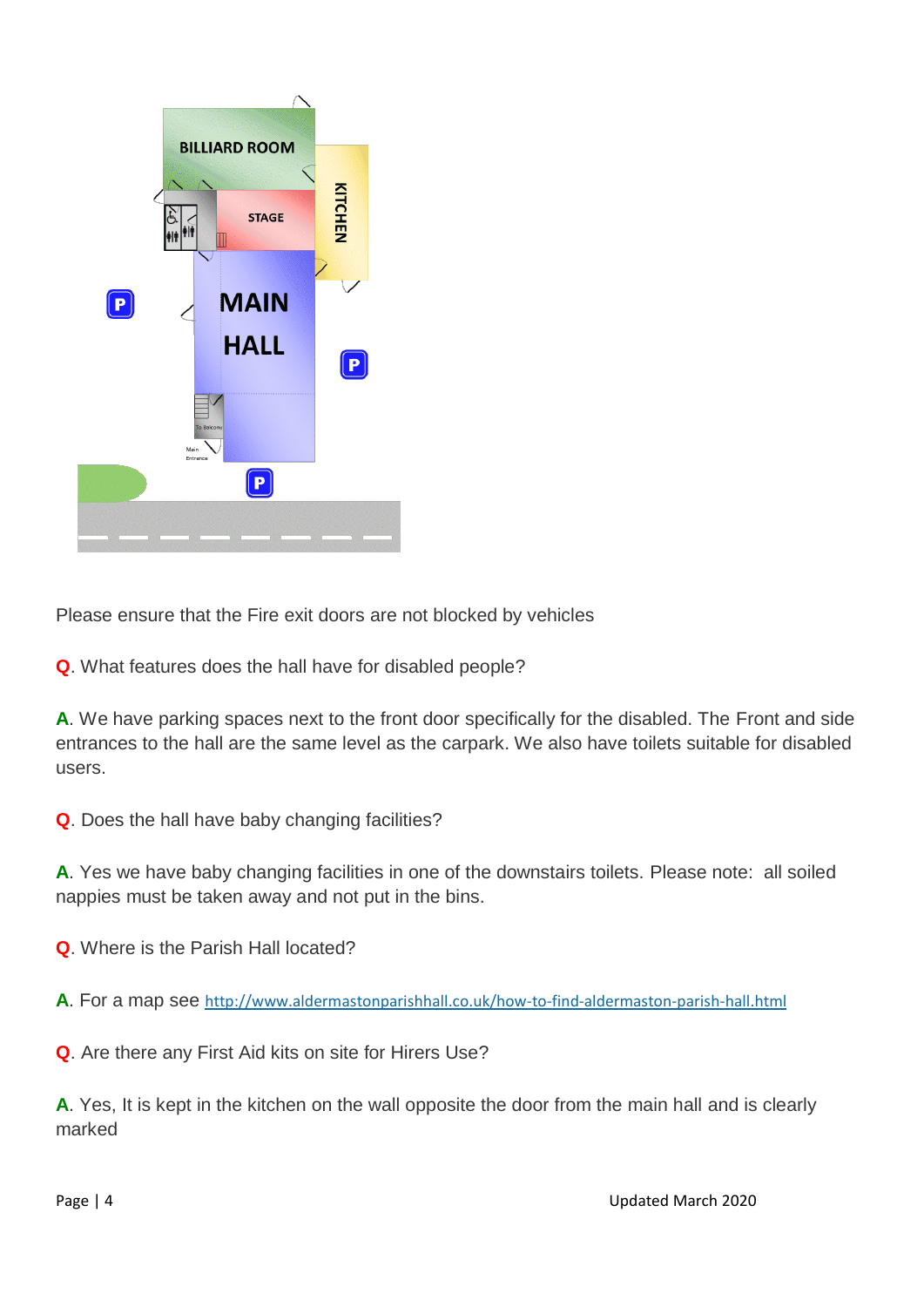**Q**. We are attending an event being held at the Parish Hall are there any B&B's in the village?

**A**. There are no B&B's in the village, however we do have the Hinds Head hotel which has rooms in the village and a little further afield (on the A4) there is the Holiday Inn.

**Q**. Are there any local shops in the village?

**A**. Yes Aldermaston stores is within a short walk of the hall and opposite the Hinds Head pub plus there is also Rosebourne, food hall, restaurant and garden centre, just pass the pub towards the A4

**Q**. Does the hall have Wi FI?

**A**. Yes we do have Wi Fi, the Wi Fi name and password can be found on the notice board in the entrance hall and on the front cover of the information files on the mantle piece.

**Q**. What happens if we have a power cut?

**A**. The emergency lights will come on above all the fire doors providing enough light for you to exit the hall safely. In addition there are emergency torches located in the cupboard above the fridge. The Fire alarm board will also bleep, please call our caretaker (details in your key collection pack) who will come and reset it.

**Q**. Who owns the Parish Hall and runs it?

**A**. Aldermaston parish hall is a registered charity, Number 300110. The Parish hall is held in trust and the Aldermaston Parish hall Management Committee (APHMC) manage the hall. The day-today running is managed by the caretaker, on behalf of the APHMC

## **Furniture:**

**Q**. What furniture is included in the standard hire?

**A**. Chairs:

There are 50 padded chairs in the main hall, 12 padded chairs in the balcony and 30 padded chairs in the smaller hall (the Billiard room) making a total of 92 chairs if you are booking the whole hall. In addition we have 28 wooden folding chairs which can be made available on request.

**A**. Tables:

All halls – Qty 12 go-pack tables (qty 7  $\varpi$ ) 6ft x 27" and qty 5  $\varpi$  6ft x24"), qty 2 smaller go-pack tables @ 4ft x 2ft. Qty 8 square card tables– please arrange for these prior to the event as they are kept locked away and an extra charge may be made.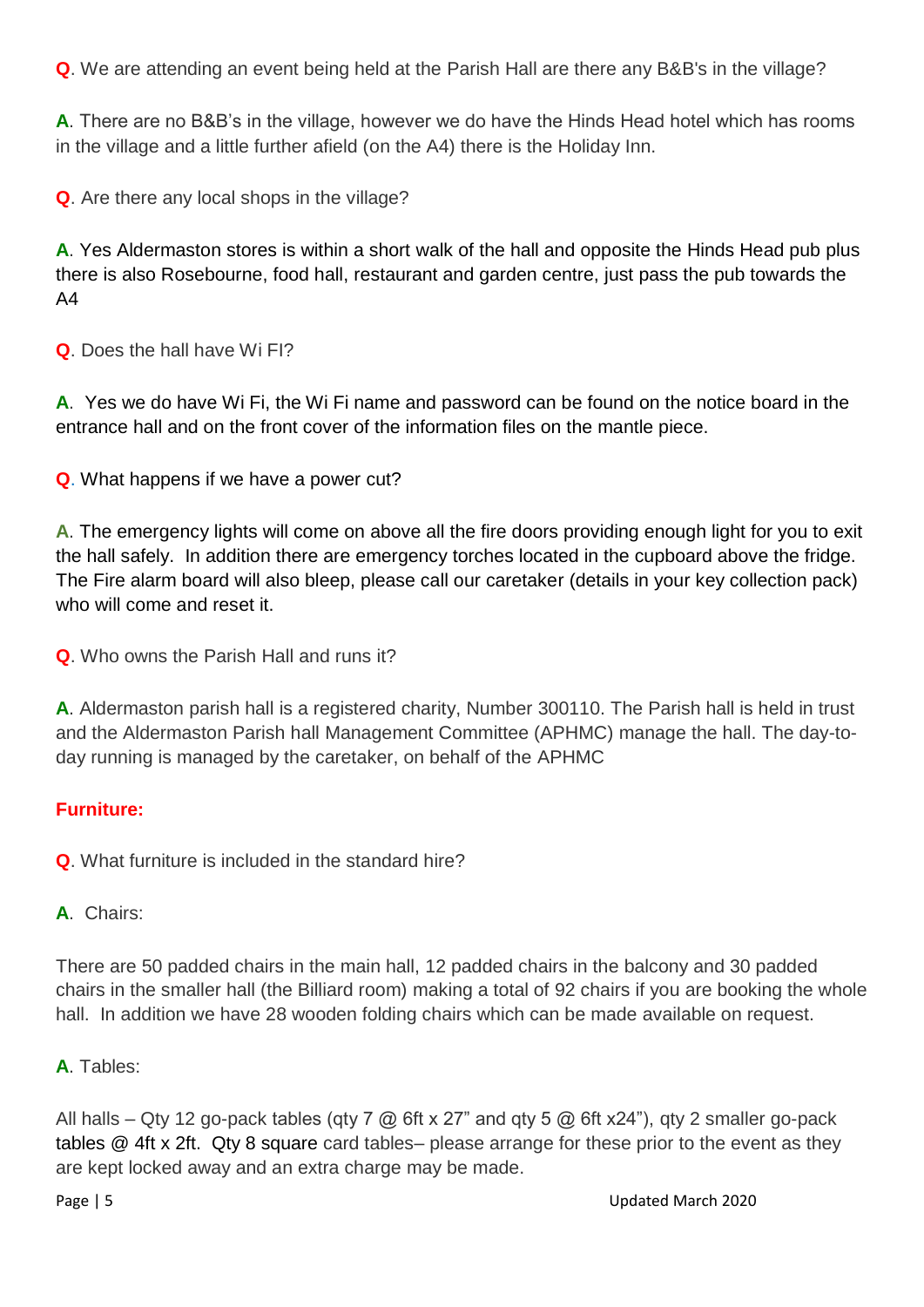**A**. Main hall – we have an additional qty 5 6ft round tables (seat up to 12), qty 4 5ft round tables (seat up to 10). If you need to use the round tables, there is an extra charge of £5 per table.

## **Kitchen Facilities:**

- **Q**. What facilities does the kitchen have?
- **A**. Please see list below:
	- Commercial dishwasher
	- Large duel fuel Oven (with grill) and hob
	- Plate warmer
	- Hot cabinet
	- Catering fridge 12.7 cuft capacity
	- Microwave oven
	- Qty 2 Urns (small and large)
	- Qty 2 domestic kettles
	- Qty 3 domestic teapots
	- Qty 1 8pt catering teapot,
	- Oven gloves
	- Stainless steel travs

Note: You will need to supply your own tea towels.

**Q**. How much cutlery is there?

**A**. There is mixed patterned cutlery for over 80 place settings (knives, forks and dessert spoons)

**Q**. How many china settings do you have?

**A**. We have china settings of various styles for approx. 80 people (includes, dinner plates, tea plates, bowls, cups and saucers. We also have 12 small milk jugs, 18 glass ramekins,,8 wooden cheese boards. This is included when the hiring kitchen. We also hire matching bone china & cutlery for £1 per head. We can show you this if you request a hall visit prior to hire.

**Q**. Do you have any wine glasses or drinking glasses on site?

**A**. We have approx. qty 120 flute glasses, qty 60 glass tumblers, qty 8 pint glasses and qty 15 half pint glasses. We also have qty 7 water jugs

**Q.** Do you have set configurations for laying out the tables in the main hall (for instance for a wedding reception?

**A**. Please see suggestions below: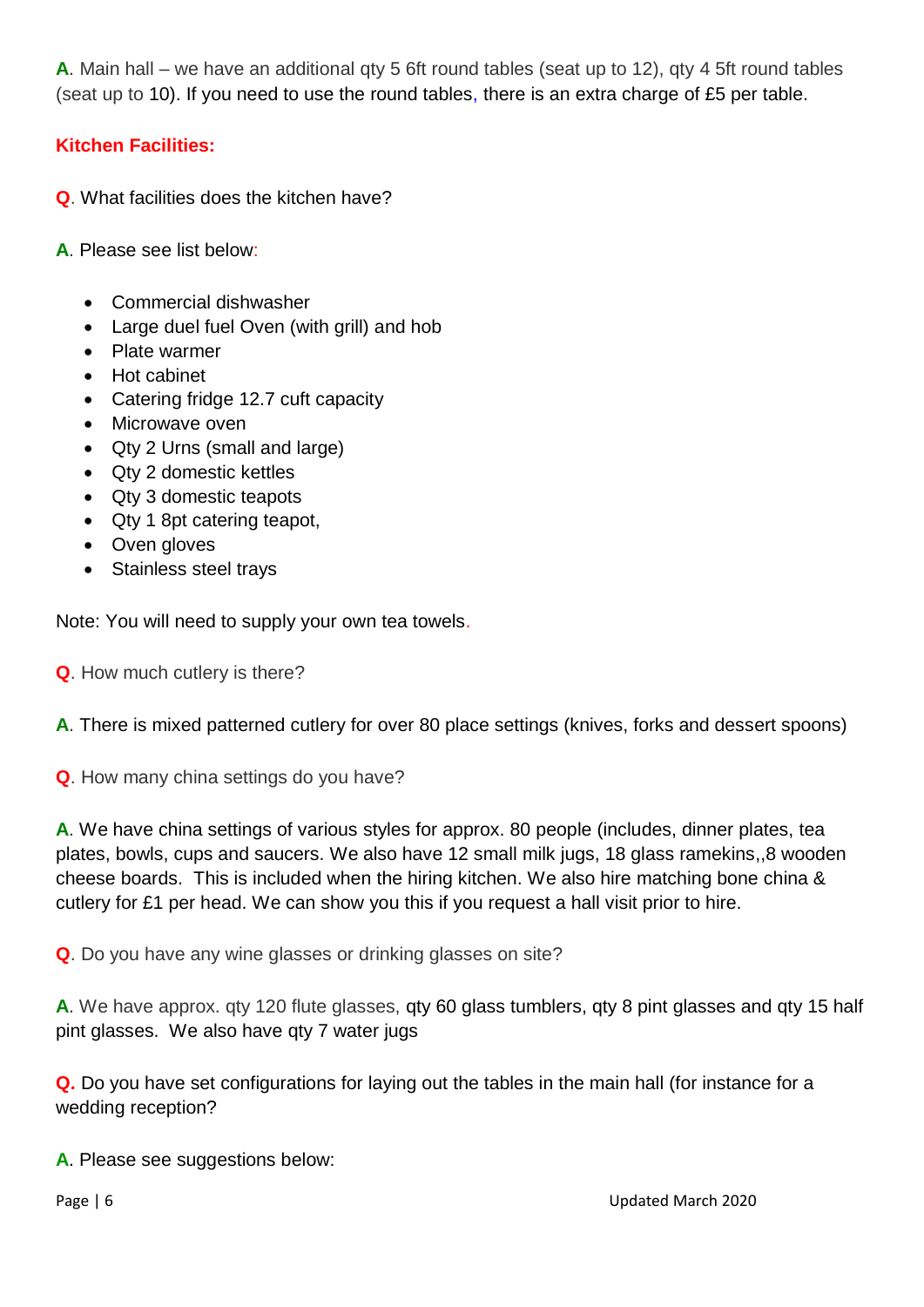#### Main Hall Table seating capacity using round tables **(maximum of 70 people)**

Round Tables  $3 \times 6$ ft = 36, 2 x 5ft = 20 = 56 person (is possible to sit 70 but is a squash with no area to move around tables for serving) plus Balcony  $4 \times 6$ ft go-pak tables = 14 people.

# *Would leave 8 6ft go-pak tables for use in the Billiard Room (for buffet food/drink)*

#### Main Hall Table seating capacity using 6ft rectangular tables **(maximum of 88 people)**

Use 12 tables in a horseshoe shape. 2 at top, 5 down each side (making sure not to block doors.) Maximum of 8 on top tables plus

20 people along both long sides = 80 people (once tables are laid there will be no space for dishes etc.)

Or

20 people along one long side = 40 people

*Would leave no more tables for use in Balcony or Billiard Room.*

#### Main Hall Table seating capacity using 6ft rectangular tables (**maximum of 80 people)**

Use 10 tables in a herringbone design seating a maximum of 80 people Maximum at each table along sides and each end = 8 people (once tables are laid there will be no space for dishes etc.) more comfortably would be

3 on each long side = 6 people therefore seating 60 people in total.

#### *Would leave 2 tables for use in Balcony or Billiard Room. There would be space for these 2 tables to be set up in front of the stage as a buffet table.*

#### **Sound system**

**Q.** Does the hall have a sound system?

A. No

## **Alcohol:**

**Q**. I would like to give my guests an alcoholic drink free of charge do I need a licence?

**A**. As long as you are not selling alcohol you do not need a licence; however, you do need to indicate that alcohol will be served on the booking form. You will be held responsible and accountable for any under-age drinking or alcohol-induced misbehaviour on the property including the car park. Please note that we, the Aldermaston Parish Hall Committee do not allow the consumption of alcoholic drinks on site by persons under the age of 18 years

**Q**. I would like to sell alcohol at my event, can I do this?

Page | 7 Updated March 2020 **A**. Yes, but you will need to indicate this on the booking form and you then need to apply for a 'TEN's licence. A copy of this licence will need to be sent to the booking secretary a month in advance of your event and will also need to be displayed at your event. Please note: Only 15 TEN's licences are allowed in any given year for the hall .You will be held responsible and accountable for any under-age drinking or alcohol-induced misbehaviour on the property including